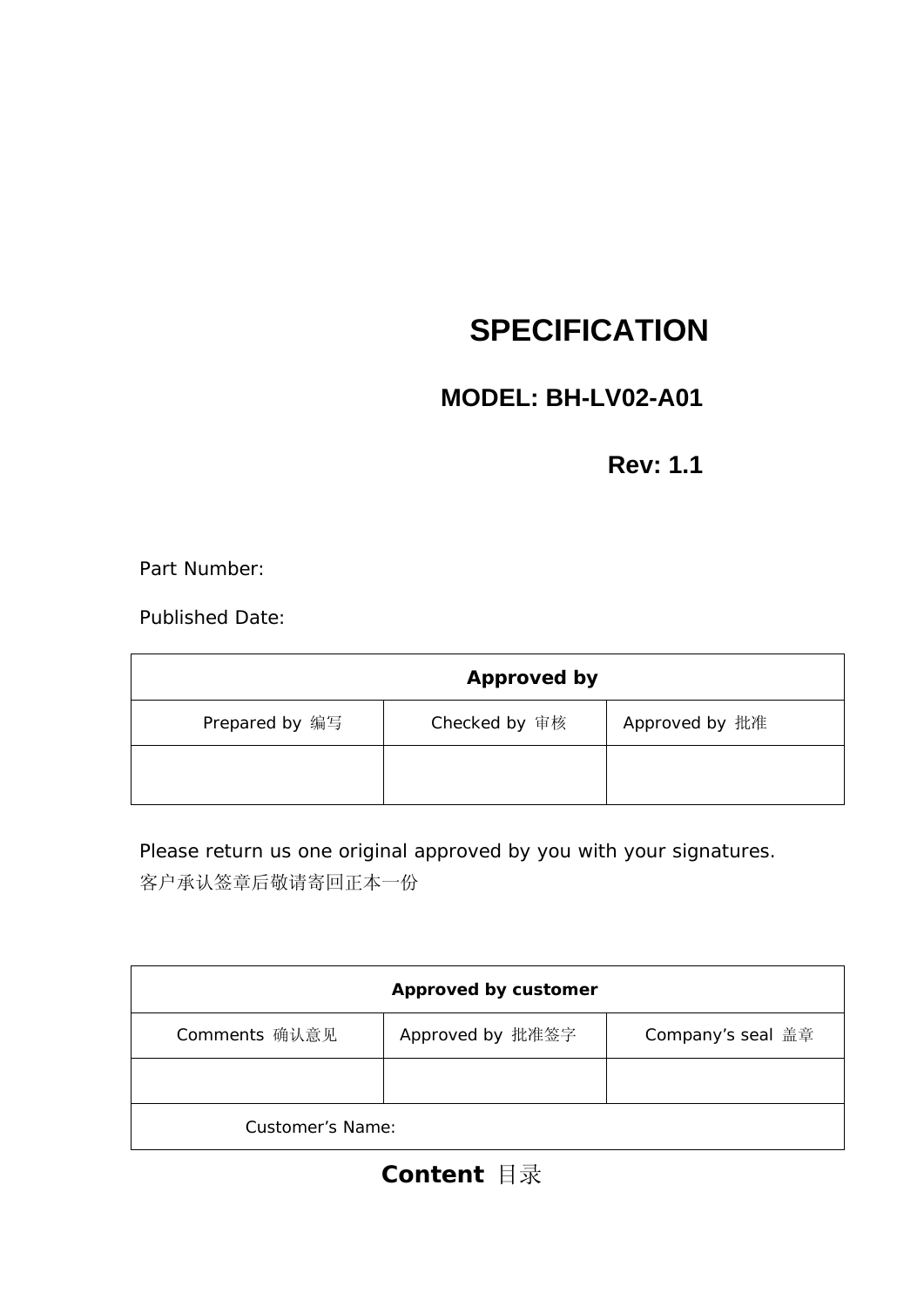## SPECIFICATION Model: BH-LV02-A01

## **REVISION HISTORY**

| Rev | <b>DATE</b> | <b>PAGE</b> | <b>DESCRIPTION</b>                               | <b>AUTHOR</b> |
|-----|-------------|-------------|--------------------------------------------------|---------------|
| 1.0 | 17.08.28    | All         | First issued                                     |               |
| 1.1 |             |             | Update Board Picture; Modify LVDS OUT definition |               |
|     | 19.05.09    | 2,4,5       | 更换板卡示意图, 用卧式插针, 修正输出LVDS定义                       |               |
|     |             |             |                                                  |               |
|     |             |             |                                                  |               |
|     |             |             |                                                  |               |

All right reserved. Please refer to the last sample if the specification has change

## **1. GENERAL DESCRIPTION** (概述)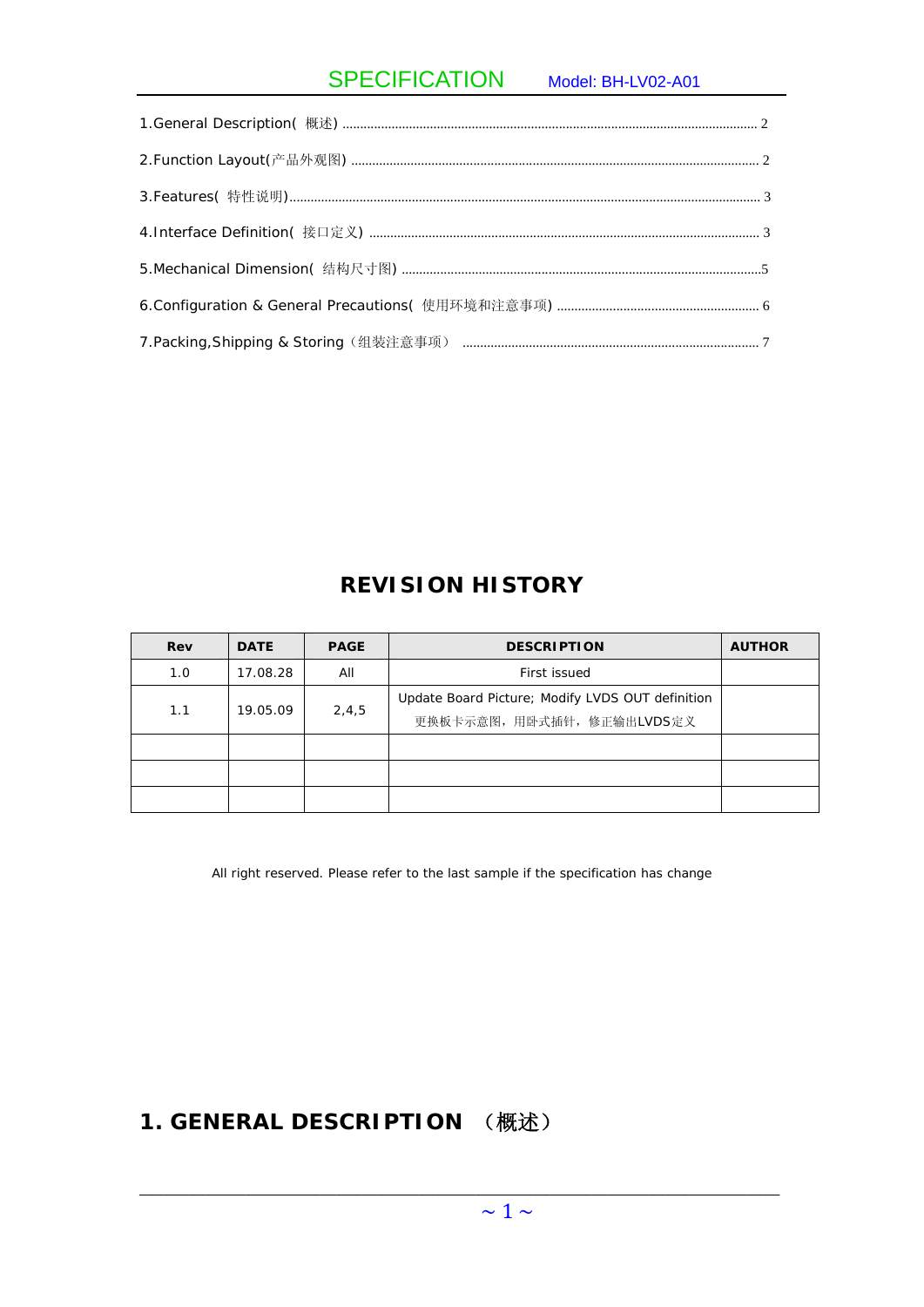**BH-LV02-A01** is a LVDS repeater and splitter PCBA board which can support various pixel rate up to WUXGA resolution. It can help one mainboard drive two LVDS panel.

**BH-LV02-A01** 是一款具有LVDS信号延长和复制功能的转接板,可以将输入信号一分二,实现单主板点双 LVDS屏,广泛应用于超薄款双面显示需求。

## **2. FUNCTION LAYOUT** (产品外观)



接线示意图:



**3. FEATURES**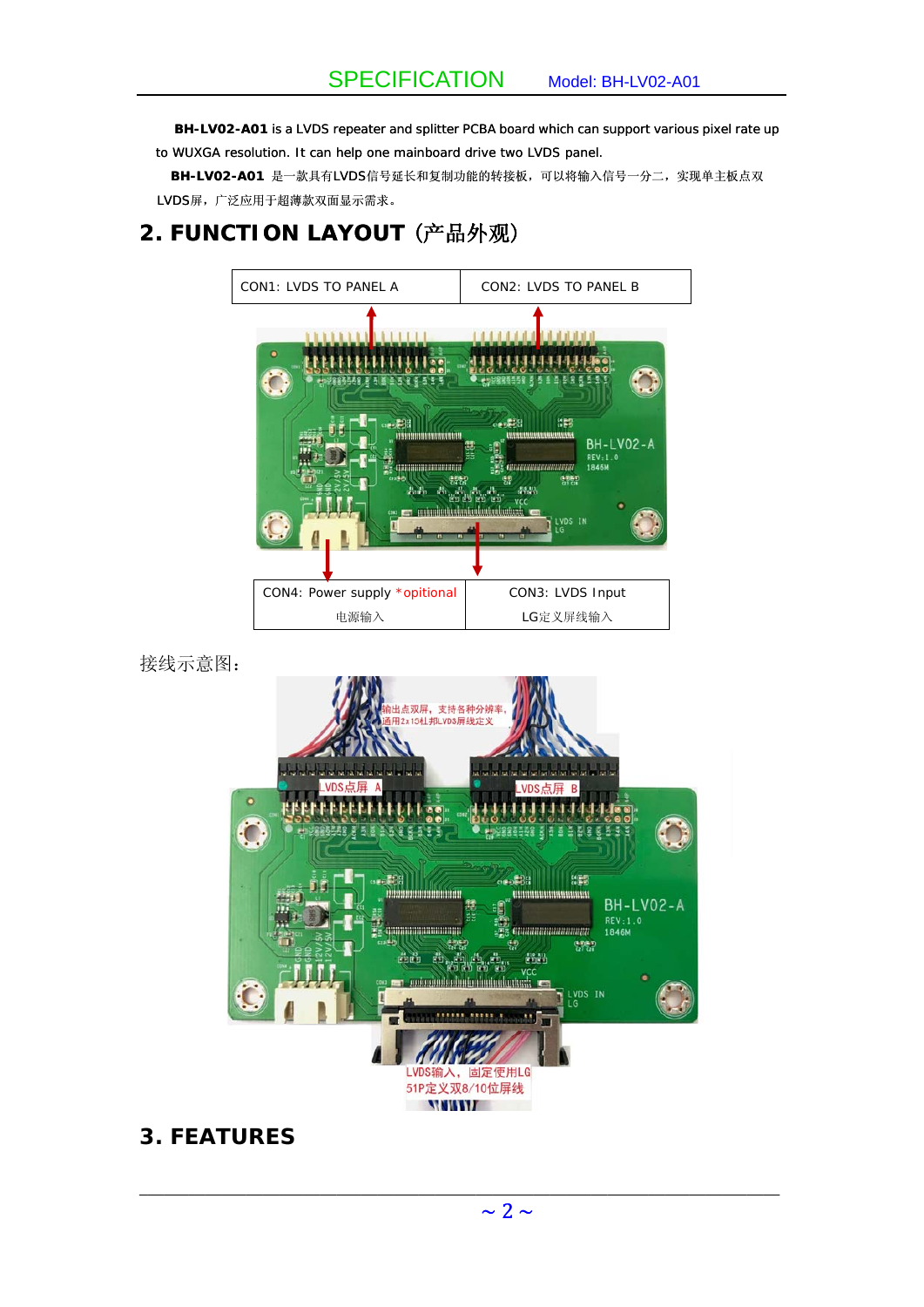SPECIFICATION Model: BH-LV02-A01

| <b>COLOR DEPTH</b>       | 8/10bit    |
|--------------------------|------------|
| <b>LVDS FORMAT</b>       | JEIDA/VESA |
| <b>POWER REQUIREMENT</b> | 12V or 5V  |
| <b>POWER CONSUMPTION</b> | $\leq 1W$  |

## **4. INTERFACE DIFINITION**(接口定义)

#### ◆ **CON3 (51PIN/0.5): LVDS INPUT CONNECTOR(Same as LG)**

- FI-RE51S-HF (manufactured by JAE)

- Mating Connector: FI-R51HL (JAE) or compatible

| NO.            | <b>SYMBOL</b>  | <b>DESCRIPTION</b>         | NO.                      | <b>SYMBOL</b>                         | <b>DESCRIPTION</b>        |  |  |  |  |
|----------------|----------------|----------------------------|--------------------------|---------------------------------------|---------------------------|--|--|--|--|
| 1              | <b>NC</b>      | No Connection              | 27                       | <b>NC</b>                             | No Connection             |  |  |  |  |
| $\overline{2}$ | NC             | No Connection              | 28                       | <b>RxOON</b><br>LVDS In ODD 0- Signal |                           |  |  |  |  |
| 3              | NC             | No Connection              | 29                       | <b>RxOOP</b>                          | LVDS In ODD 0+ Signal     |  |  |  |  |
| 4              | NC             | No Connection              | 30                       | RxO1N                                 | LVDS In ODD 1- Signal     |  |  |  |  |
| 5              | NC             | No Connection              | 31                       | RxO1P                                 | LVDS In ODD 1+ Signal     |  |  |  |  |
| 6              | NC             | No Connection              | 32                       | RxO2N                                 | LVDS In ODD 2- Signal     |  |  |  |  |
| $\overline{7}$ | NC             | No Connection              | 33                       | RxO <sub>2</sub> P                    | LVDS In ODD 2+ Signal     |  |  |  |  |
| 8              | NC             | No Connection              | 34                       | <b>GND</b>                            | Ground                    |  |  |  |  |
| 9              | NC             | No Connection              | 35                       | <b>RxOCN</b>                          | LVDS In ODD Clock- Signal |  |  |  |  |
| 10             | NC             | No Connection              | 36                       | <b>RxOCP</b>                          | LVDS In ODD Clock- Signal |  |  |  |  |
| 11             | GND            | Ground                     | 37                       | <b>GND</b>                            | Ground                    |  |  |  |  |
| 12             | <b>RXEON</b>   | LVDS In EVEN 0- Signal     | 38                       | RxO3N                                 | LVDS In ODD 3- Signal     |  |  |  |  |
| 13             | <b>RXEOP</b>   | LVDS In EVEN 0+ Signal     | 39                       | RxO3P                                 | LVDS In ODD 3+ Signal     |  |  |  |  |
| 14             | RXE1N          | LVDS In EVEN 1- Signal     | 40                       | <b>NC</b>                             | No Connection             |  |  |  |  |
| 15             | RXE1P          | LVDS In EVEN 1+ Signal     | 41                       | <b>NC</b>                             | No Connection             |  |  |  |  |
| 16             | RXE2N          | LVDS In EVEN 2- Signal     | 42                       | <b>NC</b>                             | No Connection             |  |  |  |  |
| 17             | RXE2P          | LVDS In EVEN 2+ Signal     | 43                       | <b>NC</b>                             | No Connection             |  |  |  |  |
| 18             | GND            | Ground                     | 44                       | <b>GND</b>                            | Ground                    |  |  |  |  |
| 19             | <b>RXECLKN</b> | LVDS In EVEN Clock- Signal | 45                       | <b>GND</b>                            | Ground                    |  |  |  |  |
| 20             | <b>RXECLKP</b> | LVDS In EVEN Clock+ Signal | 46                       | <b>GND</b>                            | Ground                    |  |  |  |  |
| 21             | <b>GND</b>     | Ground                     | 47                       | NC                                    | No Connection             |  |  |  |  |
| 22             | RXE3N          | LVDS In EVEN 3- Signal     | 48                       | <b>VCC</b>                            | +12V/5V Power Supply      |  |  |  |  |
| 23             | RXE3P          | LVDS In EVEN 3+ Signal     | 49                       | <b>VCC</b>                            | +12V/5V Power Supply      |  |  |  |  |
| 24             | <b>NC</b>      | No Connection              | 50                       | <b>VCC</b>                            | +12V/5V Power Supply      |  |  |  |  |
| 25             | NC             | No Connection              | 51                       | <b>VCC</b>                            | +12V/5V Power Supply      |  |  |  |  |
| 26             | NC             | No Connection              | $\overline{\phantom{a}}$ | $\omega$                              | $\blacksquare$            |  |  |  |  |

#### ◆ **CON1 (2x17PIN/2.0): LVDS OUTPUT CONNECTOR**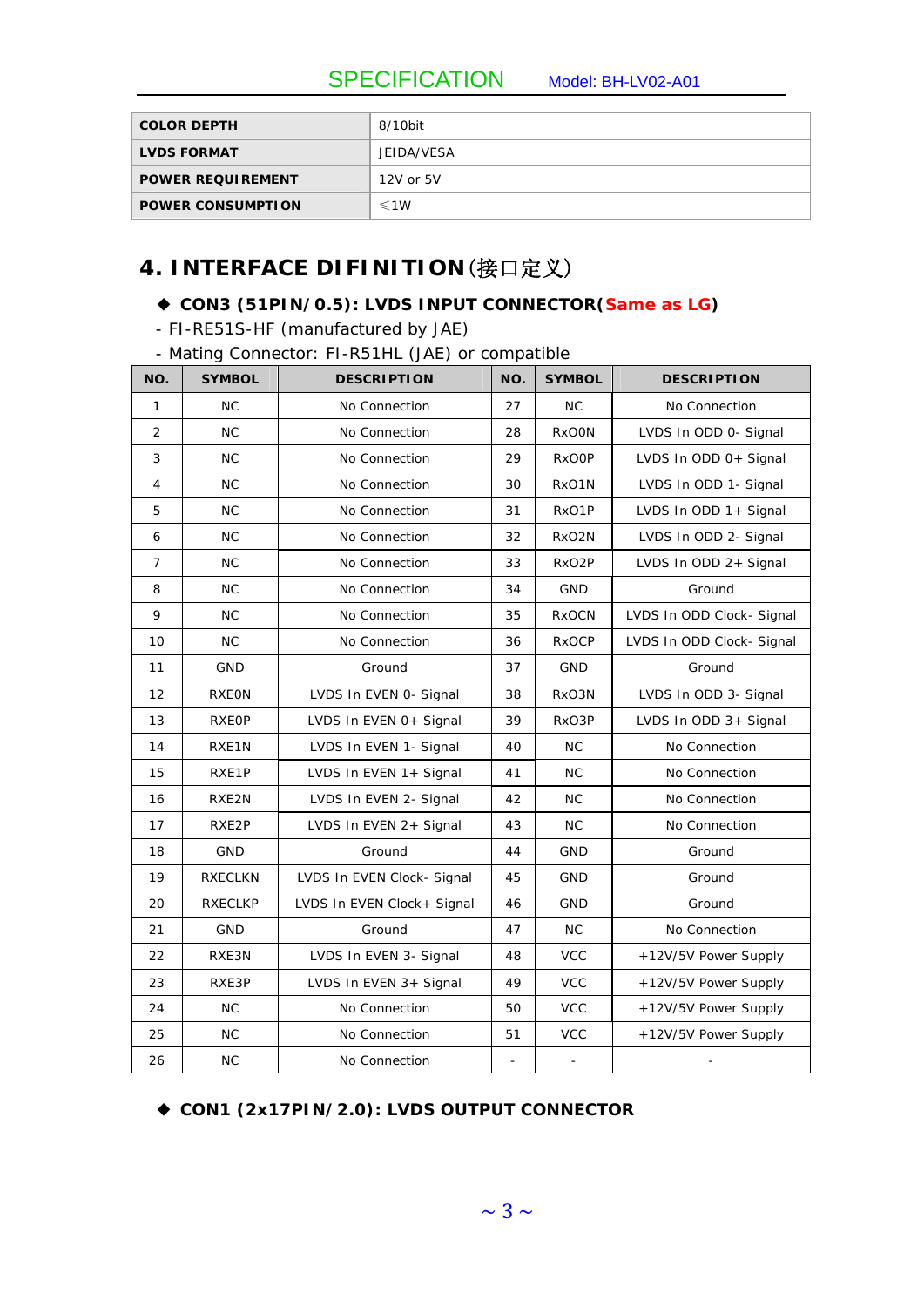|  |  |  |  |  |  |  |  | <b>SEEQZE E E E E E E E E E E E E</b>    |  |
|--|--|--|--|--|--|--|--|------------------------------------------|--|
|  |  |  |  |  |  |  |  |                                          |  |
|  |  |  |  |  |  |  |  |                                          |  |
|  |  |  |  |  |  |  |  | <b>CONSISTER E E E E E E E E E E E E</b> |  |

| NO.            | <b>SYMBOL</b>  | <b>DESCRIPTION</b>         | NO.            | <b>SYMBOL</b>      | <b>DESCRIPTION</b>           |
|----------------|----------------|----------------------------|----------------|--------------------|------------------------------|
| 1              | <b>VCC</b>     | $+12V/5V$ for LCD          | $\overline{2}$ | <b>VCC</b>         | $+12V/5V$ for LCD            |
| 3              | <b>VCC</b>     | $+12V/5V$ for LCD          | 4              | <b>GND</b>         | Ground                       |
| 5              | <b>GND</b>     | Ground                     | 6              | <b>GND</b>         | Ground                       |
| $\overline{7}$ | <b>TxEON</b>   | LVDS Out EVEN 0- Signal    | 8              | <b>TxEOP</b>       | LVDS Out EVEN 0+ Signal      |
| 9              | TxE1N          | LVDS Out EVEN 1- Signal    | 10             | TxE1P              | LVDS Out EVEN 1+ Signal      |
| 11             | TxE2N          | LVDS Out EVEN 2- Signal    | 12             | TxE2P              | LVDS Out EVEN 2+ Signal      |
| 13             | <b>GND</b>     | Ground                     | 14             | <b>GND</b>         | Ground                       |
| 15             | <b>TXECLKN</b> | LVDS Out EVEN Clock-Signal | 16             | <b>TXECLKP</b>     | LVDS Out EVEN Clock + Signal |
| 17             | TxE3N          | LVDS Out EVEN 3- Signal    | 18             | TxE3P              | LVDS Out EVEN 3+ Signal      |
| 19             | <b>TxOON</b>   | LVDS Out ODD 0- Signal     | 20             | <b>TxOOP</b>       | LVDS Out ODD 0+ Signal       |
| 21             | TxO1N          | LVDS Out ODD 1- Signal     | 22             | TxO1P              | LVDS Out ODD 1+ Signal       |
| 23             | TxO2N          | LVDS Out ODD 2- Signal     | 24             | TxO <sub>2</sub> P | LVDS Out ODD 2+ Signal       |
| 25             | <b>GND</b>     | Ground                     | 26             | <b>GND</b>         | Ground                       |
| 27             | <b>TXOCN</b>   | LVDS Out ODD Clock- Signal | 28             | <b>TXOCP</b>       | LVDS Out ODD Clock- Signal   |
| 29             | TxO3N          | LVDS Out ODD 3- Signal     | 30             | TxO3P              | LVDS Out ODD 3+ Signal       |
| 31             | TxO4N          | LVDS Out ODD 4- Signal     | 32             | TxO4P              | LVDS Out ODD 4+ Signal       |
| 33             | TXE4N          | LVDS Out EVEN 4- Signal    | 34             | TxE4P              | LVDS Out EVEN 4+ Signal      |

#### ◆ **CON2 (2x17PIN/2.0): LVDS OUTPUT CONNECTOR**

# **SC**

| NO. | <b>SYMBOL</b> | <b>DESCRIPTION</b> | NO. | <b>SYMBOL</b> | <b>DESCRIPTION</b> |
|-----|---------------|--------------------|-----|---------------|--------------------|
|     | <b>VCC</b>    | $+12V/5V$ for LCD  |     | VCC.          | $+12V/5V$ for LCD  |
| 3   | <b>VCC</b>    | $+12V/5V$ for LCD  | 4   | GND           | Ground             |
| 5   | GND           | Ground             | 6   | GND           | Ground             |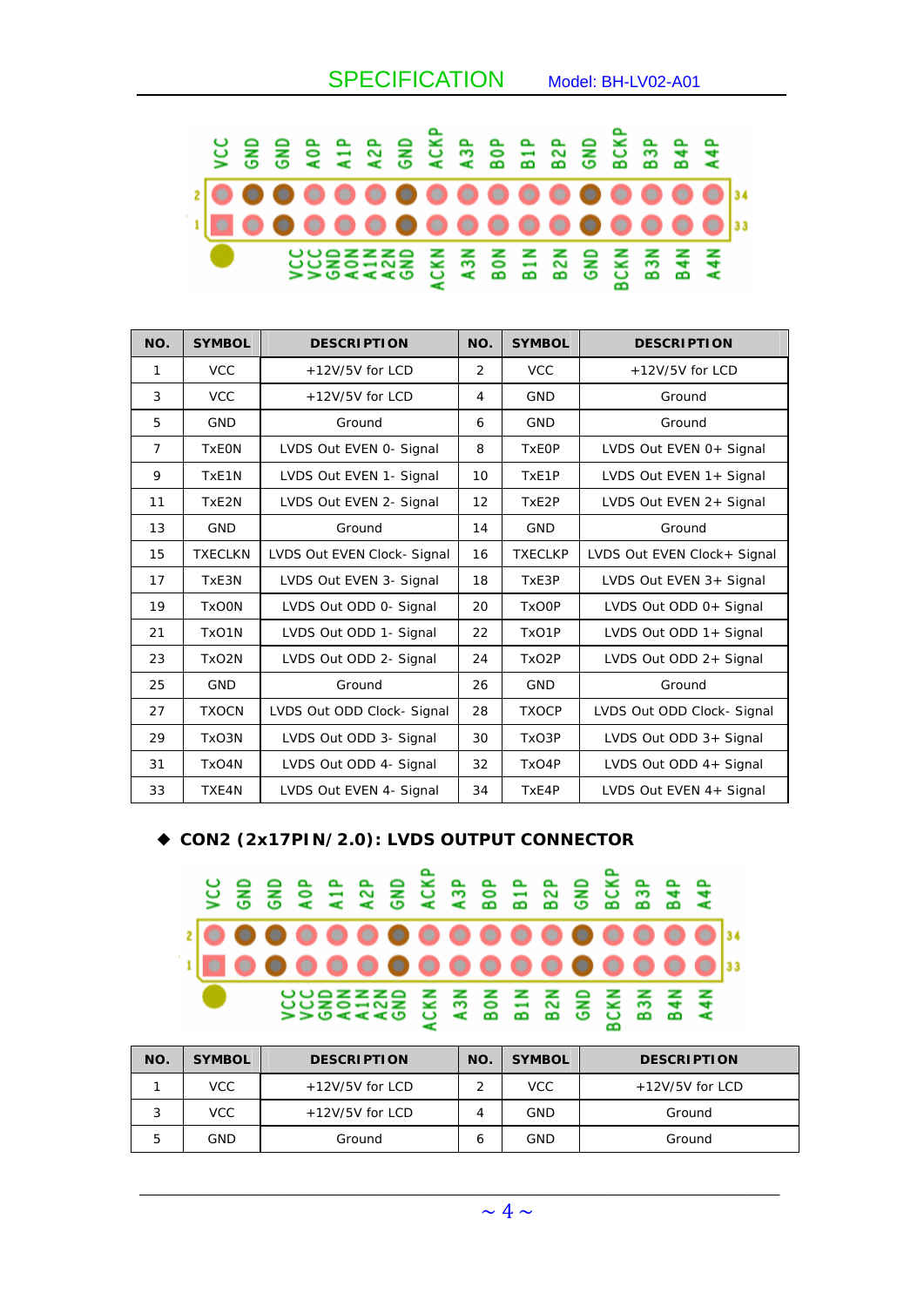SPECIFICATION Model: BH-LV02-A01

| $\overline{7}$ | <b>TxEON</b>       | LVDS Out EVEN 0- Signal    | 8                 | <b>TxEOP</b>       | LVDS Out EVEN 0+ Signal     |
|----------------|--------------------|----------------------------|-------------------|--------------------|-----------------------------|
| 9              | TxE1N              | LVDS Out EVEN 1- Signal    | 10                | TxE1P              | LVDS Out EVEN 1+ Signal     |
| 11             | TxE2N              | LVDS Out EVEN 2- Signal    | $12 \overline{ }$ | TxE2P              | LVDS Out EVEN 2+ Signal     |
| 13             | <b>GND</b>         | Ground                     | 14                | <b>GND</b>         | Ground                      |
| 15             | <b>TXECLKN</b>     | LVDS Out EVEN Clock-Signal | 16                | <b>TXECLKP</b>     | LVDS Out EVEN Clock+ Signal |
| 17             | TxE3N              | LVDS Out EVEN 3- Signal    | 18                | TXE3P              | LVDS Out EVEN 3+ Signal     |
| 19             | <b>TxOON</b>       | LVDS Out ODD 0- Signal     | 20                | TxO0P              | LVDS Out ODD 0+ Signal      |
| 21             | TxO <sub>1</sub> N | LVDS Out ODD 1- Signal     | 22                | TxO <sub>1</sub> P | LVDS Out ODD 1+ Signal      |
| 23             | TxO <sub>2N</sub>  | LVDS Out ODD 2- Signal     | 24                | TxO <sub>2</sub> P | LVDS Out ODD 2+ Signal      |
| 25             | <b>GND</b>         | Ground                     | 26                | <b>GND</b>         | Ground                      |
| 27             | <b>TXOCN</b>       | LVDS Out ODD Clock- Signal | 28                | <b>TXOCP</b>       | LVDS Out ODD Clock- Signal  |
| 29             | TxO3N              | LVDS Out ODD 3- Signal     | 30                | TxO3P              | LVDS Out ODD 3+ Signal      |
| 31             | TxO4N              | LVDS Out ODD 4- Signal     | 32                | TxO4P              | LVDS Out ODD 4+ Signal      |
| 33             | TxE4N              | LVDS Out EVEN 4- Signal    | 34                | TxE4P              | LVDS Out EVEN 4+ Signal     |

#### ◆ CON4 (4PIN/2.54): POWER INPUT CONNECTOR(\*Note1 optional)

| NO. | <b>SYMBOL</b> | <b>DESCRIPTION</b>      |  |  |  |  |  |
|-----|---------------|-------------------------|--|--|--|--|--|
|     | <b>GND</b>    | Ground                  |  |  |  |  |  |
| っ   | <b>GND</b>    |                         |  |  |  |  |  |
| 3   | <b>VIN</b>    | +5V or 12V power supply |  |  |  |  |  |
| 4   | <b>VIN</b>    | +5V or 12V power supply |  |  |  |  |  |

Note1: **12V/5V power supply, optional.** 

根据屏的供电要求选择12V或5V单独供电;点双屏在主板LVDS线供电不足时,需接电源

板单独供电!

## **5. PCB Dimension** 尺寸图

**The overall height of BH-LV02-A01 is 16 mm.**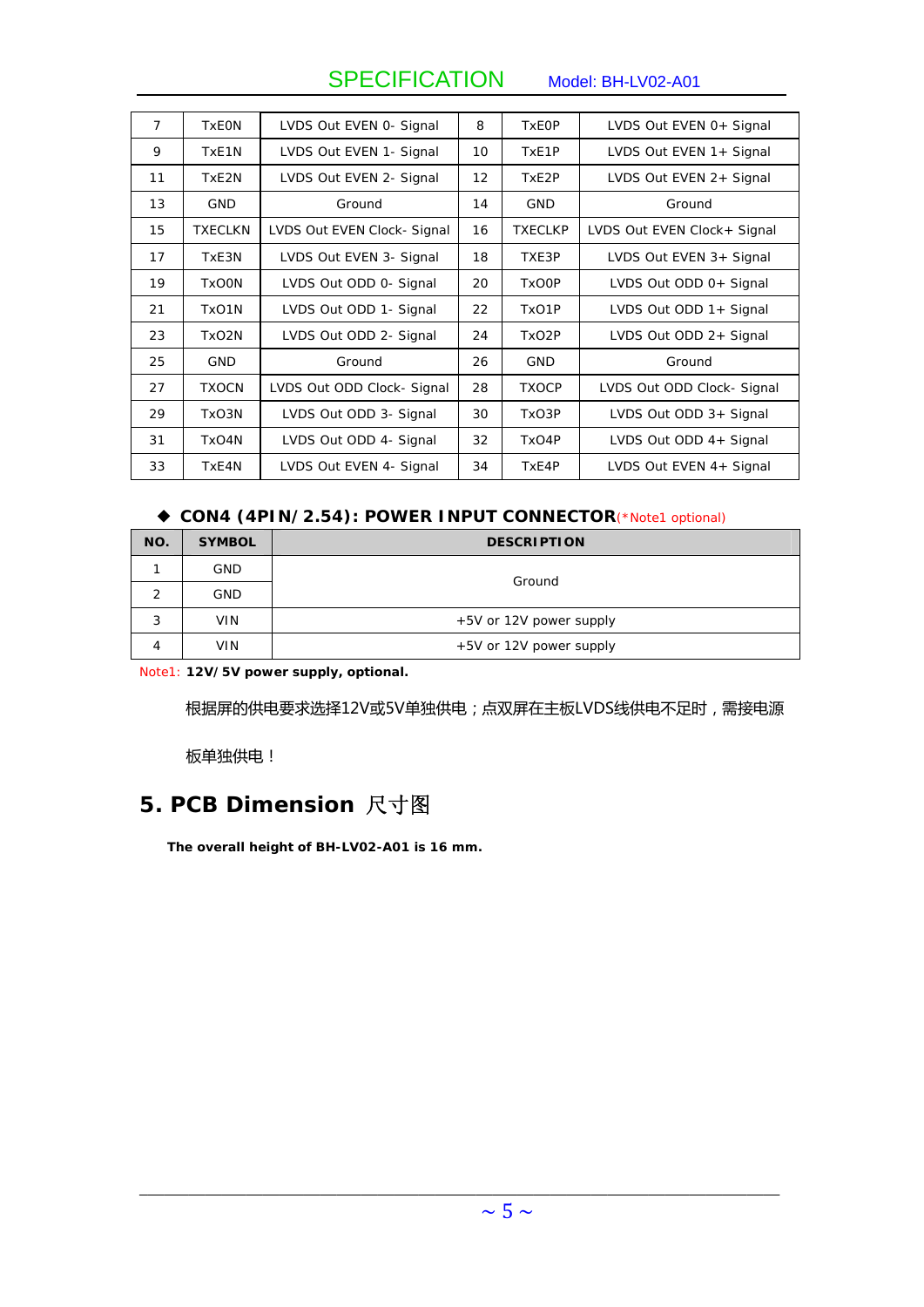

### **6. CONFIGURATION & GENERAL PRECAUTIONS**

## 使用环境和注意事项

- Storage temperature: -10~60°C.
- 存储温度: -10~60°C 。
- Operation temperature: 0~40°C.
- 工作温度: 0~40°C。
- Operating: 10% to 90% (Non-condensing, 无冷凝)
- z 工作湿度:10% ~ 90%
- $\bullet$  Store: 5% to 95%
- 储存湿度: 5%~95%
- Operating: 10,000ft (max)
- 工作高度: 10,000ft (最大)
- Store: 20,000ft (max)
- 储存高度: 20,000ft ( 最大)
- Vibration (振动) 5-55Hz, 19.6m/s<sup>2</sup>(2G), 20minutes each along X, Y and Z axis.
- Protect the board from static electricity in case of damage to the IC.
- z 请使板卡远离静电。
- Keep the board away from conductor when it is working.
- z 请确保板卡工作时远离导体。
- Don't push or pull the connectors when the board is working.
- z 板卡工作时请勿按压和扭曲。
- Don't press, distort or disassemble the board.
- z 请勿拆解板卡。
- Clean the board with soft dry cloth when it's dirty.
- 如果板卡脏了,请用干布擦拭。
- Don't wire in the board to power supply before panel is correctly connected.

 $\mathcal{L}_\mathcal{L} = \{ \mathcal{L}_\mathcal{L} = \{ \mathcal{L}_\mathcal{L} = \{ \mathcal{L}_\mathcal{L} = \{ \mathcal{L}_\mathcal{L} = \{ \mathcal{L}_\mathcal{L} = \{ \mathcal{L}_\mathcal{L} = \{ \mathcal{L}_\mathcal{L} = \{ \mathcal{L}_\mathcal{L} = \{ \mathcal{L}_\mathcal{L} = \{ \mathcal{L}_\mathcal{L} = \{ \mathcal{L}_\mathcal{L} = \{ \mathcal{L}_\mathcal{L} = \{ \mathcal{L}_\mathcal{L} = \{ \mathcal{L}_\mathcal{$ 

z 正确接好驱屏线前请勿接通电源。